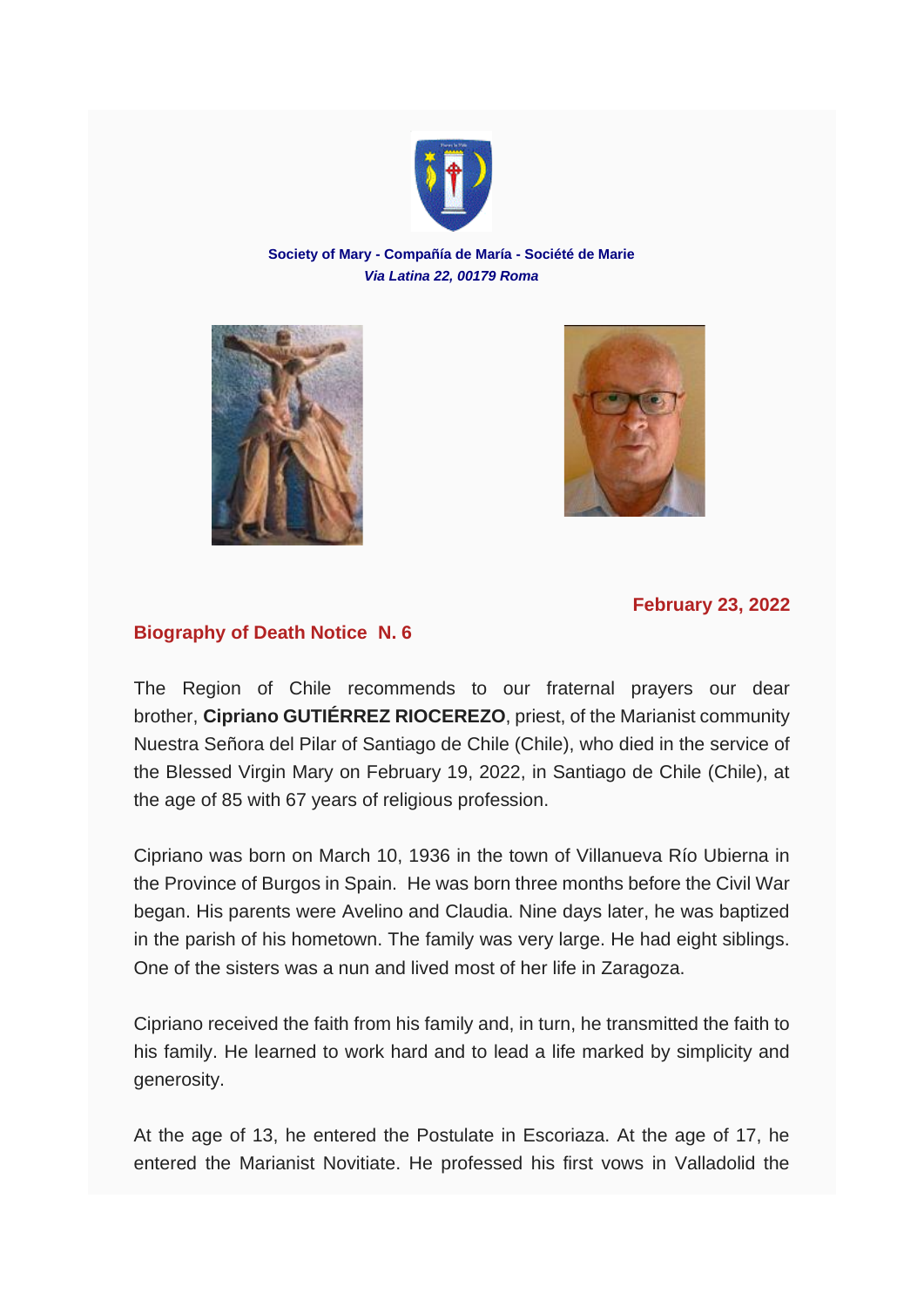following year. He then spent four years at the Scholasticate of Carabanchel (Madrid).

He was 24 years old when he gave himself definitively to the Lord. Cipriano professed his perpetual vows on September 4 in the city of Vitoria.

After completing his initial formation, he was sent to the school of Nuestra Señora del Pilar as a teacher. He then served as the prefect of postulants in Valladolid for two years. After those two years, he returned to the school of Nuestra Señora del Pilar.

He studied at the Complutense University in Madrid where he completed a degree in Biology. Later, he became interested in sociology and obtained a degree in that subject. During two of the years of his stay at the University, he was part of a pilot community that opened in the Marianist Province of Madrid, in the Colegio Mayor Pio XII. There he had the mission of accompanying the university residents who lived on one of its floors.

In 1966 he entered the Seminary in Fribourg (Switzerland) where he spent four years preparing for the priesthood. He was ordained to the priesthood on March 21, 1970.

At the end of the seminary, he spent a year in Paris where he continued his training in Sociology, which he had begun in Spain.

He began his priesthood in 1971 in the school of Jerez de la Frontera as chaplain and teacher. At the end of that year, he offered himself as a missionary in Latin America. He arrived in Argentina and worked at the Colegio in Buenos Aires. He stayed there for three years.

Then, in 1975, he was assigned to Santiago de Chile as pastor of Nuestra Señora Reina de los Apóstoles in Santa Adriana. He remained there until 1982. For the next seven years he served at the Linares Institute as chaplain and teacher. After that, he returned to the Parish of Nuestra Señora Reina de los Apóstoles for another five years.

In 1994, he returned once again to the Linares Institute for two years. Later he was entrusted with the parish of San Juan Bautista in the Dávila section (Pedro